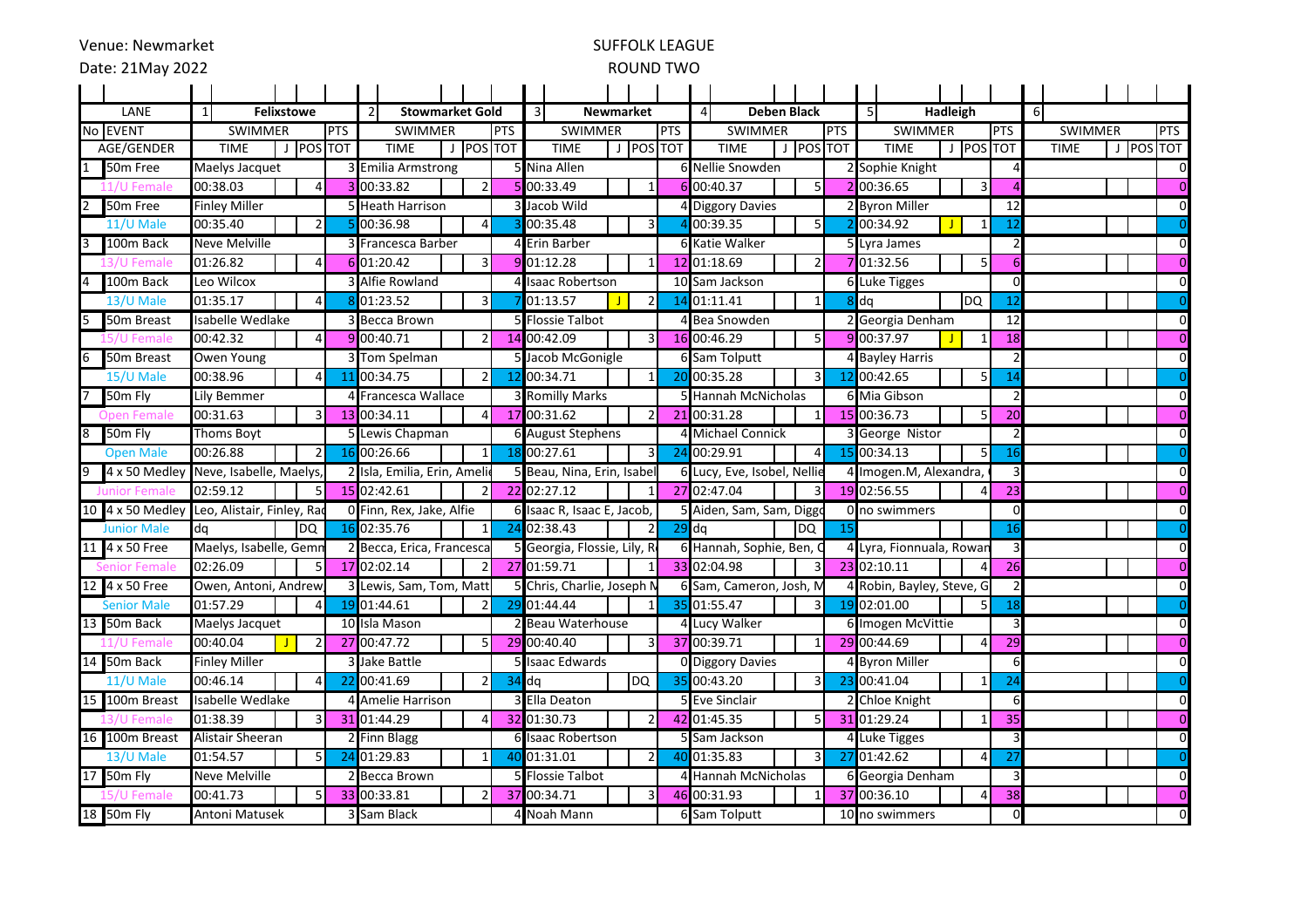Venue: Newmarket

### SUFFOLK LEAGUE

Date: 21May 2022

#### ROUND TWO

| 15/U Male           | 00:32.86                             |  | $\vert$   | 27 | 00:30.98                     |  | $\overline{3}$           | 44                       | 00:28.96                    | $\mathbf{1}$   | 46                        | 00:30.36<br>$\mathcal{P}$   | 37                      |                           | 27              | $\overline{0}$ |
|---------------------|--------------------------------------|--|-----------|----|------------------------------|--|--------------------------|--------------------------|-----------------------------|----------------|---------------------------|-----------------------------|-------------------------|---------------------------|-----------------|----------------|
| 19 50m Free         | Gemma Cannon                         |  |           |    | Izzy Barber                  |  |                          | 61                       | <b>Tess Wesley</b>          |                |                           | Caitlin McNicholas          |                         | 5 Emily Knight            | 3               | $\mathbf 0$    |
| Open Fema           | 00:32.51                             |  |           |    | 35 00:29.39                  |  |                          |                          | 43 00:29.61<br>3<br>50      |                | 00:29.56                  |                             | 42 00:29.94             | 41                        | $\Omega$        |                |
| 20 50m Free         | Thomas Boyt                          |  |           |    | 12 Shaun Harrison            |  |                          | <b>Chris Verdonk</b>     |                             |                | <b>Michael Connick</b>    |                             | 3 George Nistor         |                           | $\Omega$        |                |
| <b>Open Male</b>    | 00:25.21                             |  |           | 39 | 00:25.73                     |  | $\overline{\mathcal{L}}$ | 49                       | 00:25.99                    | $\overline{3}$ | 50                        | 00:26.04<br>$\Delta$        | 40                      | 00:31.63<br>5             | 29              | $\overline{0}$ |
| 21 4 x 50 Free      | Leo, Jocelyn, Lucy, Rad              |  |           |    | Heath, Emilia, Francesc      |  |                          |                          | 5 Isabel, Jacob, Nina, Emi  |                |                           | 6 Diggory, Lucy, Katie, Sa  |                         | 4 Byron, Luke, Imogen.    |                 | $\overline{0}$ |
| <b>Junior Mixed</b> | 02:39.52                             |  | 5         |    | 2 02:15.70                   |  | $\overline{\phantom{a}}$ |                          | 5 02:10.71<br>1             |                | 6 02:17.88                |                             | 4 02:24.11              |                           | $\overline{0}$  |                |
| 22 4 x 50 Medley    | Neve, Lily, Thomas, Ant              |  |           |    | Izzy, Erica, Matt, Nick      |  |                          | Lily, Joseph, August, Ge |                             |                | 6 Sam, Caitlin, Hannah, N |                             | 5 Rowan, Bayley, Robin, |                           | $\mathbf 0$     |                |
| <b>Senior Mixed</b> | 02:20.87                             |  | $\Lambda$ |    | 02:09.02                     |  |                          | q                        | 02:06.30                    | $\mathbf{1}$   |                           | 12 02:07.07                 |                         | 9 02:24.80<br>5           |                 | $\Omega$       |
| 23 50m Breast       | Maelys Jacquet                       |  |           |    | <b>Emilia Armstrong</b>      |  |                          |                          | Nina Allen                  |                |                           | 12 Nellie Snowden           |                         | Alexandra McVittie        | $\Omega$        | $\overline{0}$ |
|                     | 00:55.20                             |  |           |    | 38 00:45.05                  |  | $\overline{2}$           |                          | 48 00:44.51                 | 1              |                           | 62 00:50.27<br>3            | $46$ dq                 | DQ                        | 41              | $\Omega$       |
| 24 50m Breast       | <b>Finley Miller</b>                 |  |           |    | <b>Rex Harrison</b>          |  |                          |                          | Isaac Edwards               |                |                           | Aiden Gale                  |                         | 2 Byron Miller            |                 | $\Omega$       |
| 11/U Male           | 00:51.45                             |  |           | 44 | 00:49.14                     |  |                          |                          | 00:53.55                    | 4              | 53                        | 00:58.43                    | 42                      | 00:51.93                  | 33              | $\overline{0}$ |
| 25 100m Fly         | <b>Neve Melville</b>                 |  |           |    | Francesca Barber             |  | 61                       | <b>Erin Barber</b>       |                             |                | 5 Katie Walker            |                             | 3 Chloe Knight          | 4                         | $\overline{0}$  |                |
|                     | 01:38.60                             |  |           |    | 40 01:18.65                  |  |                          |                          | 54 01:19.15                 | $\mathfrak{p}$ | 67                        | 01:31.42<br>$\Delta$        |                         | 49 01:23.02               | 45              | $\Omega$       |
| 26 100m Fly         | Alistair Sheeran                     |  |           |    | <b>Alfie Rowland</b>         |  |                          | 51                       | noswimmer                   |                |                           | 0 Sam Jackson               |                         | 6 no swimmers             | $\Omega$        | $\mathbf 0$    |
| 13/U Male           | 01:59.41                             |  | 3         | 48 | 01:27.29                     |  | $\overline{2}$           | 60                       |                             |                | 53                        | 01:25.15<br>1               |                         |                           | 33              | $\overline{0}$ |
| 27 50m Free         | Isabelle Wedlake                     |  |           |    | Izzy Barber                  |  |                          |                          | 10 Flossie Talbot           |                |                           | 4 Hannah McNicholas         |                         | 6 Fionnuala Willis        | 3               | $\mathbf 0$    |
| Femal               | 00:37.38                             |  |           | 42 | 00:29.76                     |  |                          | 64                       | 00:31.12                    | 3              |                           | 71 00:29.69                 |                         | 55 00:33.57               | 48              | $\Omega$       |
| 28 50m Free         | <b>Antoni Matusek</b>                |  |           |    | Sam Black                    |  |                          |                          | Charlie Payne               |                | 6                         | Josh Connick                |                         | 4 Bayley Harris           |                 | $\Omega$       |
| 15/U Male           | 00:29.90                             |  |           | 51 | 00:27.82                     |  |                          | 65                       | 00:27.49                    | 1              | 59                        | 00:28.45                    | 52                      | 00:32.76                  | 35              | $\overline{0}$ |
| 29 50m Back         | Lily Bemmer                          |  |           |    | Erica Benedetti              |  |                          |                          | <b>Romilly Marks</b>        |                |                           | 6 Caitlin McNicholas        |                         | 5 Rowan Abbott            |                 | $\Omega$       |
| Open Fema           | 00:34.97                             |  |           | 46 | 00:36.78                     |  |                          |                          | 66 00:33.56                 | -1             |                           | 77 00:34.59                 |                         | 60 00:35.55               | 51              | $\Omega$       |
| 30 50m Back         | Thomas Boyt                          |  |           |    | <b>Matt Brown</b>            |  |                          | 51                       | <b>Chris Verdonk</b>        |                |                           | 6 Michael Connick           |                         | 4 Robin Miller            |                 | $\Omega$       |
| <b>Open Male</b>    | 00:30.42                             |  |           | 54 | 00:29.10                     |  | $\overline{\mathcal{L}}$ |                          | 00:28.59                    | $\mathbf{1}$   | 65                        | 00:29.48<br>$\mathbf{3}$    |                         | 56 00:35.16               | 37              | $\overline{0}$ |
| 31 4 x 50 Free      | Jocelyn, Lucy, Neve, Ma              |  |           |    | 0 Isla, Erin, Emilia, France |  |                          |                          | 5 Isabel, Beau, Nina, Erin  |                |                           | 6 Isabel, Lucy, Nellie, Ros |                         | 3 Alexandra, Sophie, Chlo | 4               | $\overline{0}$ |
| Junior<br>ma        | dq                                   |  | DQ        |    | 46 02:23.09                  |  | $\overline{2}$           |                          | 71 02:11.54                 | $\mathbf{1}$   |                           | 83 02:31.19<br>4            |                         | 63 02:24.97               | $\overline{55}$ | $\overline{0}$ |
| 32 4 x 50 Free      | Radu, Leo, Alistair, Finl            |  |           |    | Heath, Alfie, Jake, Finn     |  |                          |                          | 6 Emil, Isaac E, Jacob, Isa |                |                           | 0 Diggory, Sam, Aiden, Sa   |                         |                           | $\Omega$        | $\mathbf 0$    |
| <b>Junior Male</b>  | 02:35.62                             |  | 3         | 58 | 02:16.22                     |  | $\mathbf{1}$             | 76                       | dq                          | DQ             |                           | 65 02:30.97                 | 61                      |                           | 37              | $\overline{0}$ |
| 33 4 x 50 Medley    | Neve, Isabelle, Liliy, Ge            |  |           |    | Izzy, Erica, Becca, Frano    |  |                          |                          | Lily, Georgina, Romilly,    |                |                           | 6 Sophie, Bea, Hannah, C    |                         | 4 Rowan, Georgia, Mia,    | 3               | $\overline{0}$ |
|                     | 02:36.26                             |  |           |    | 48 02:16.69                  |  | $\overline{2}$           |                          | 76 02:15.74                 | $\mathbf{1}$   |                           | 89 02:25.52<br>3            |                         | 67 02:28.31               | 58              | $\Omega$       |
|                     | 34 4 x 50 Medley Owen, Andrew, Thoma |  |           |    | Matt, Tom, Lewis, Nick       |  |                          |                          | Chris, Thomas, Noah, J      |                |                           | Cameron, Josh, Sam, N       |                         | 3 Robin, Steve, George,   |                 | $\Omega$       |
| <b>Senior Male</b>  | 02:15.10                             |  |           | 62 | 01:59.66                     |  |                          |                          | 81 01:58.50                 | -1             | 71                        | 02:16.87                    |                         | 64 02:21.16               | 39              | $\overline{0}$ |
| 35 50m Fly          | Maelys Jacquet                       |  |           |    | <b>Emilia Armstrong</b>      |  |                          |                          | 6 Nina Allen                |                |                           | 5 Nellie Snowden            |                         | 2 Sophie Knight           | 3               | $\overline{0}$ |
|                     | 00:41.90                             |  |           |    | 52 00:41.23                  |  |                          |                          | 82 00:41.45                 | $\mathfrak{p}$ |                           | 94 00:53.63<br>5            |                         | 69 00:47.93               | 61              | $\Omega$       |
| 36 50m Fly          | <b>Finley Miller</b>                 |  |           |    | Jake Battle                  |  |                          |                          | 12 Jacob Wild               |                |                           | 5 Aiden Gale                |                         |                           | $\Omega$        | $\mathbf 0$    |
| 11/U Male           | 00:48.22                             |  |           | 66 | 00:37.47                     |  | $\mathbf{1}$             | 93                       | 00:38.53                    | 2              | 76                        | 01:06.01<br>$\Delta$        | 67                      |                           | 39              | $\overline{0}$ |
| 37 100m Free        | <b>Neve Melville</b>                 |  |           |    | 2 Erin Daynes                |  |                          | 5 <sub>l</sub>           | Isabel                      |                | 61                        | <b>Isabel McNicholas</b>    |                         | 4 Charlotte Curry         | 3               | 0              |
| 13/U Femal          | 01:27.34                             |  |           |    | 54 01:13.27                  |  |                          |                          | 87 01:04.58                 |                |                           | 100 01:21.31<br>3           |                         | 73 01:24.74               | 64              | $\Omega$       |